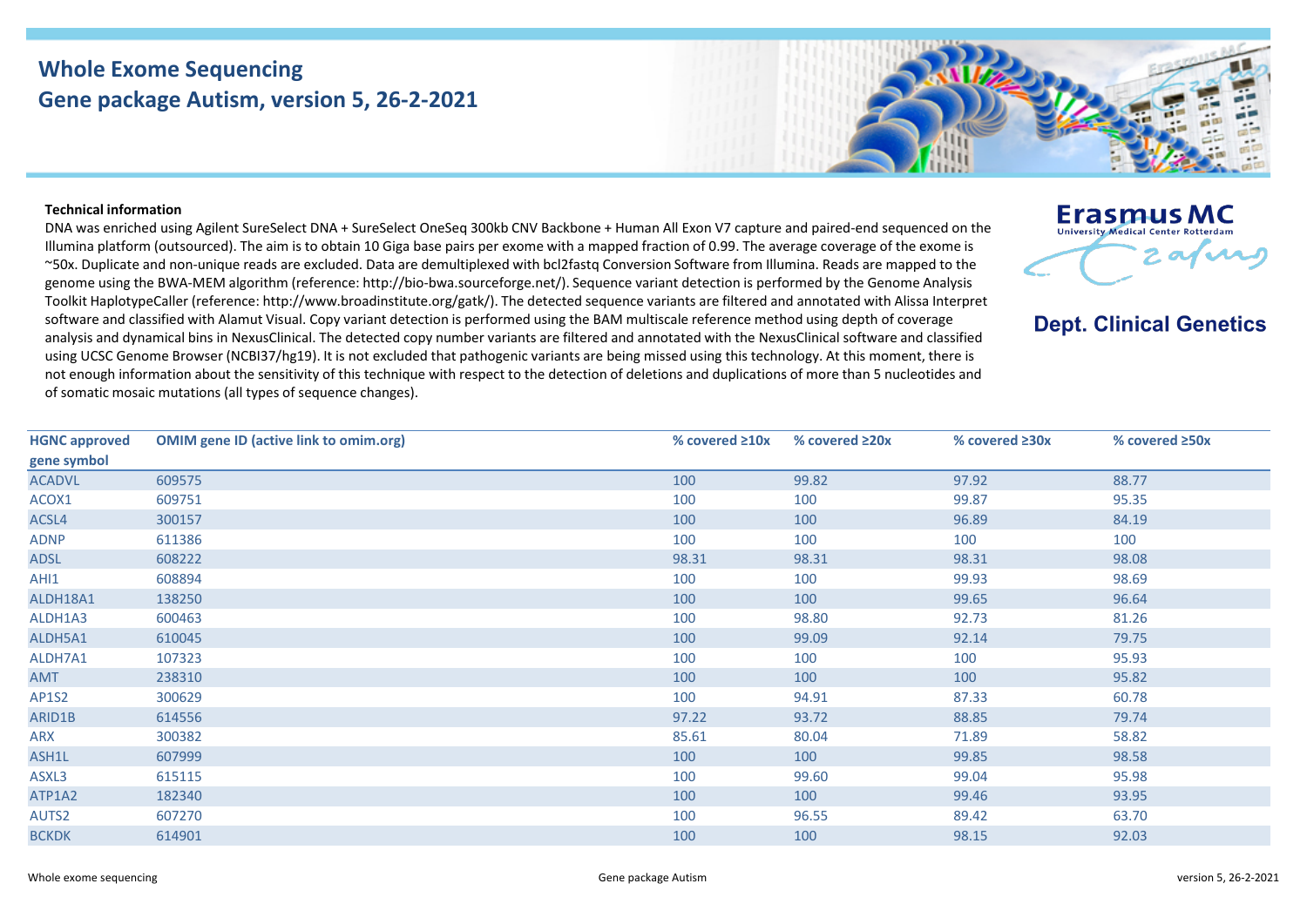| <b>HGNC approved</b> | <b>OMIM gene ID (active link to omim.org)</b> | % covered $\geq 10x$ | % covered ≥20x | % covered ≥30x | % covered ≥50x |
|----------------------|-----------------------------------------------|----------------------|----------------|----------------|----------------|
| gene symbol          |                                               |                      |                |                |                |
| <b>BRAF</b>          | 164757                                        | 100                  | 99.25          | 98.19          | 92.07          |
| C12orf57             | 615140                                        | 100                  | 100            | 100            | 100            |
| CACNA1C              | 114205                                        | 100                  | 99.91          | 99.35          | 94.84          |
| CAMTA1               | 611501                                        | 98.81                | 98.61          | 96.50          | 90.59          |
| <b>CBS</b>           | 613381                                        | 100                  | 100            | 100            | 100            |
| CDKL5                | 300203                                        | 100                  | 97.89          | 94.24          | 84.71          |
| CDKN1C               | 600856                                        | 84.21                | 69.74          | 58.81          | 48.73          |
| CHD <sub>2</sub>     | 602119                                        | 99.87                | 97.64          | 94.00          | 84.58          |
| CHD7                 | 608892                                        | 100                  | 99.87          | 98.61          | 96.80          |
| CHD <sub>8</sub>     | 610528                                        | 100                  | 100            | 99.86          | 98.43          |
| CLN8                 | 607837                                        | 100                  | 100            | 100            | 99.67          |
| CNTNAP2              | 604569                                        | 100                  | 100            | 99.26          | 95.92          |
| COL18A1              | 120328                                        | 100                  | 99.77          | 98.50          | 85.10          |
| <b>CREBBP</b>        | 600140                                        | 99.64                | 98.59          | 96.38          | 88.55          |
| <b>CTCF</b>          | 604167                                        | 99.45                | 95.46          | 89.37          | 82.53          |
| CTNNB1               | 116806                                        | 100                  | 100            | 100            | 99.39          |
| DCHS1                | 603057                                        | 100                  | 100            | 100            | 98.84          |
| <b>DCX</b>           | 300121                                        | 100                  | 98.56          | 95.83          | 82.33          |
| DEAF1                | 602635                                        | 99.15                | 90.80          | 83.57          | 75.87          |
| DEPDC5               | 614191                                        | 100                  | 99.84          | 98.86          | 95.68          |
| DHCR7                | 602858                                        | 100                  | 100            | 98.66          | 92.36          |
| <b>DMD</b>           | 300377                                        | 100                  | 99.43          | 96.75          | 87.68          |
| <b>DMPK</b>          | 605377                                        | 100                  | 99.78          | 96.78          | 81.27          |
| DYRK1A               | 600855                                        | 100                  | 100            | 99.46          | 96.61          |
| EHMT1                | 607001                                        | 99.08                | 98.64          | 96.67          | 90.52          |
| EIF4E                | 133440                                        | 100                  | 100            | 95.13          | 69.30          |
| FGD1                 | 300546                                        | 100                  | 98.23          | 95.76          | 87.62          |
| FOXG1                | 164874                                        | 98.76                | 94.08          | 91.12          | 86.79          |
| FOXP1                | 605515                                        | 100                  | 100            | 100            | 95.29          |
| FTSJ1                | 300499                                        | 100                  | 100            | 100            | 97.70          |
| GABRB3               | 137192                                        | 100                  | 100            | 100            | 99.25          |
| <b>GAMT</b>          | 601240                                        | 100                  | 95.42          | 85.45          | 77.84          |
| <b>GATM</b>          | 602360                                        | 100                  | 100            | 100            | 97.45          |
| <b>GCSH</b>          | 238330                                        | 95.40                | 73.67          | 72.86          | 65.51          |
| <b>GLDC</b>          | 238300                                        | 100                  | 100            | 99.47          | 95.06          |
| <b>GLYCTK</b>        | 610516                                        | 100                  | 100            | 100            | 95.60          |
| <b>GNS</b>           | 607664                                        | 100                  | 97.75          | 95.87          | 90.42          |
| GRIA3                | 305915                                        | 100                  | 100            | 100            | 90.45          |
| GRIN2A               | 138253                                        | 100                  | 100            | 100            | 98.53          |
| <b>GRIN2B</b>        | 138252                                        | 100                  | 100            | 99.87          | 98.02          |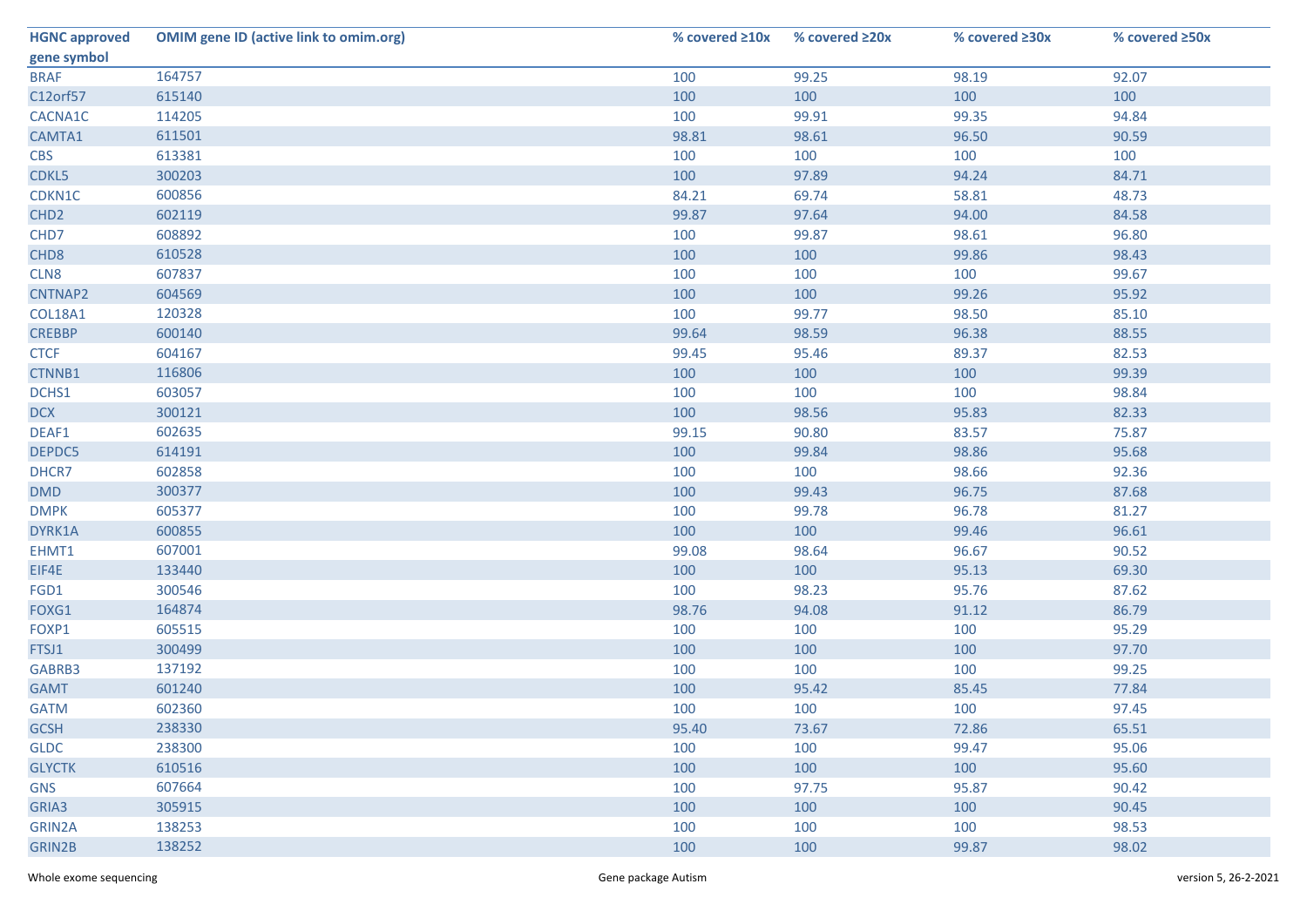| <b>HGNC approved</b> | <b>OMIM gene ID (active link to omim.org)</b> | % covered $\geq 10x$ | % covered ≥20x | % covered $\geq 30x$ | % covered $\geq$ 50x |  |  |
|----------------------|-----------------------------------------------|----------------------|----------------|----------------------|----------------------|--|--|
| gene symbol          |                                               |                      |                |                      |                      |  |  |
| H19                  | 103280                                        | No coverage data     |                |                      |                      |  |  |
| HCN1                 | 602780                                        | 100                  | 100            | 99.86                | 94.31                |  |  |
| <b>HDC</b>           | 142704                                        | 100                  | 100            | 100                  | 97.55                |  |  |
| <b>HEPACAM</b>       | 611642                                        | 100                  | 98.85          | 82.42                | 75.76                |  |  |
| HERC <sub>2</sub>    | 605837                                        | 97.43                | 94.71          | 91.64                | 84.39                |  |  |
| <b>HGSNAT</b>        | 610453                                        | 94.18                | 93.19          | 91.08                | 81.62                |  |  |
| HOXA1                | 142955                                        | 100                  | 100            | 100                  | 100                  |  |  |
| IGF <sub>2</sub>     | 147470                                        | 100                  | 100            | 100                  | 93.97                |  |  |
| IL1RAPL1             | 300206                                        | 100                  | 99.34          | 97.62                | 89.23                |  |  |
| <b>INPP5E</b>        | 613037                                        | 99.81                | 97.42          | 94.23                | 87.57                |  |  |
| IQSEC2               | 300522                                        | 98.35                | 96.06          | 91.85                | 75.50                |  |  |
| KCNQ10T1             | 604115                                        | No coverage data     |                |                      |                      |  |  |
| KMT5B                | 610881                                        | 100                  | 100            | 100                  | 93.68                |  |  |
| L2HGDH               | 609584                                        | 100                  | 100            | 96.57                | 86.00                |  |  |
| <b>MAB21L2</b>       | 604357                                        | 100                  | 100            | 100                  | 99.18                |  |  |
| MAGEL2               | 605283                                        | 100                  | 100            | 97.36                | 80.59                |  |  |
| <b>MAOA</b>          | 309850                                        | 100                  | 100            | 99.79                | 89.85                |  |  |
| MAP2K1               | 176872                                        | 100                  | 100            | 99.21                | 93.07                |  |  |
| MBD5                 | 611472                                        | 100                  | 99.86          | 99.31                | 97.46                |  |  |
| MECP2                | 300005                                        | 100                  | 99.68          | 97.39                | 91.06                |  |  |
| MED12                | 300188                                        | 100                  | 99.88          | 97.97                | 91.23                |  |  |
| MED13                | 603808                                        | 100                  | 99.54          | 98.76                | 94.55                |  |  |
| MED13L               | 608771                                        | 100                  | 99.87          | 98.57                | 94.09                |  |  |
| MEF2C                | 600662                                        | 100                  | 100            | 99.24                | 92.20                |  |  |
| METTL23              | 615262                                        | 100                  | 100            | 100                  | 100                  |  |  |
| MID1                 | 300552                                        | 100                  | 100            | 100                  | 92.27                |  |  |
| <b>MKKS</b>          | 604896                                        | 100                  | 100            | 100                  | 100                  |  |  |
| MLC1                 | 605908                                        | 100                  | 100            | 99.07                | 85.27                |  |  |
| <b>MMUT</b>          | 609058                                        | 100                  | 100            | 100                  | 98.03                |  |  |
| MYT1L                | 613084                                        | 100                  | 99.92          | 99.00                | 92.55                |  |  |
| <b>NAA15</b>         | 608000                                        | 100                  | 100            | 99.58                | 90.74                |  |  |
| <b>NAGLU</b>         | 609701                                        | 100                  | 94.64          | 90.80                | 83.50                |  |  |
| <b>NDP</b>           | 300658                                        | 100                  | 100            | 100                  | 100                  |  |  |
| <b>NFIX</b>          | 164005                                        | 100                  | 100            | 97.89                | 87.43                |  |  |
| <b>NHS</b>           | 300457                                        | 100                  | 97.94          | 94.38                | 90.30                |  |  |
| <b>NIPBL</b>         | 608667                                        | 100                  | 99.77          | 98.78                | 95.02                |  |  |
| NLGN3                | 300336                                        | 100                  | 99.44          | 98.25                | 94.24                |  |  |
| NLGN4X               | 300427                                        | 100                  | 100            | 100                  | 100                  |  |  |
| NOVA <sub>2</sub>    | 601991                                        | 92.83                | 85.54          | 79.24                | 61.34                |  |  |
| NPHP1                | 607100                                        | 96.88                | 96.88          | 96.88                | 92.57                |  |  |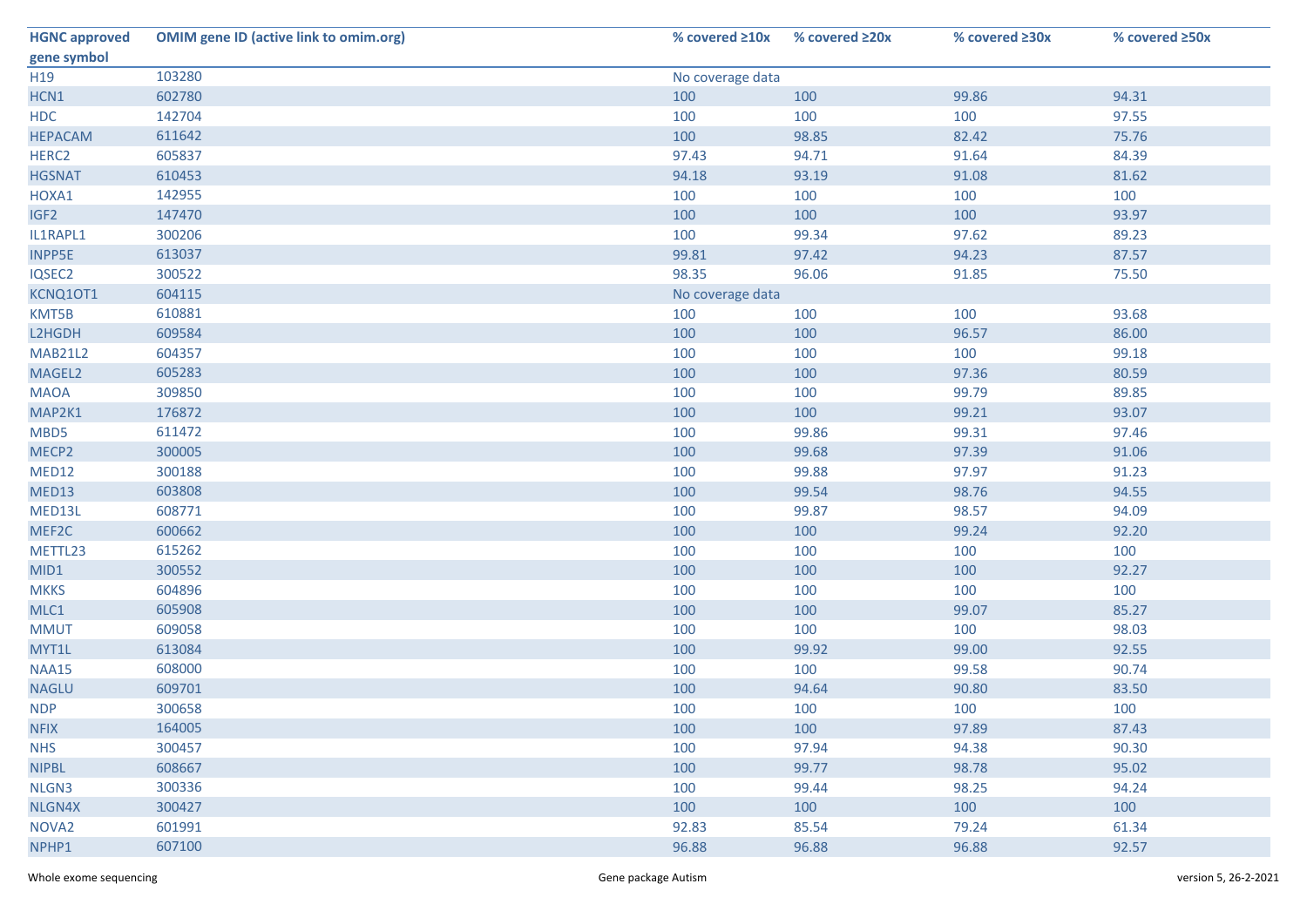| <b>HGNC approved</b> | <b>OMIM gene ID (active link to omim.org)</b> | % covered $\geq 10x$ | % covered $\geq 20x$ | % covered ≥30x | % covered ≥50x |
|----------------------|-----------------------------------------------|----------------------|----------------------|----------------|----------------|
| gene symbol          |                                               |                      |                      |                |                |
| NR2F1                | 132890                                        | 100                  | 96.99                | 93.15          | 83.18          |
| NRXN1                | 600565                                        | 100                  | 100                  | 100            | 94.22          |
| NSD1                 | 606681                                        | 100                  | 99.68                | 98.95          | 96.26          |
| NSUN2                | 610916                                        | 99.89                | 97.50                | 93.90          | 88.08          |
| OPHN1                | 300127                                        | 100                  | 100                  | 99.53          | 87.77          |
| PAFAH1B1             | 601545                                        | 100                  | 95.52                | 93.36          | 92.38          |
| PAH                  | 612349                                        | 100                  | 100                  | 100            | 98.21          |
| PAX6                 | 607108                                        | 100                  | 100                  | 100            | 99.85          |
| PCDH19               | 300460                                        | 100                  | 100                  | 99.85          | 96.90          |
| PEX7                 | 601757                                        | 100                  | 100                  | 96.83          | 87.17          |
| PHF8                 | 300560                                        | 100                  | 99.97                | 98.72          | 91.63          |
| <b>PIGV</b>          | 610274                                        | 100                  | 100                  | 100            | 100            |
| POGZ                 | 614787                                        | 100                  | 99.96                | 98.81          | 93.86          |
| POMGNT1              | 606822                                        | 100                  | 100                  | 100            | 98.92          |
| POMT1                | 607423                                        | 100                  | 100                  | 98.66          | 94.11          |
| PQBP1                | 300463                                        | 100                  | 100                  | 100            | 95.46          |
| <b>PRODH</b>         | 606810                                        | 99.83                | 97.31                | 94.52          | 85.99          |
| PRSS12               | 606709                                        | 100                  | 100                  | 100            | 94.21          |
| PTCHD1               | 300828                                        | 100                  | 100                  | 99.43          | 96.00          |
| <b>PTEN</b>          | 601728                                        | 100                  | 100                  | 100            | 100            |
| RAB39B               | 300774                                        | 100                  | 100                  | 100            | 97.20          |
| <b>RAX</b>           | 601881                                        | 100                  | 98.54                | 88.21          | 75.09          |
| RPGRIP1L             | 610937                                        | 99.01                | 97.45                | 94.84          | 90.66          |
| RXYLT1               | 605862                                        | 100                  | 100                  | 100            | 100            |
| SCN <sub>2</sub> A   | 182390                                        | 100                  | 99.96                | 99.36          | 94.90          |
| SCN8A                | 600702                                        | 100                  | 100                  | 99.53          | 95.79          |
| SETD <sub>2</sub>    | 612778                                        | 99.99                | 99.21                | 97.98          | 96.10          |
| SETD5                | 615743                                        | 100                  | 100                  | 99.08          | 94.16          |
| SGSH                 | 605270                                        | 93.52                | 93.52                | 93.52          | 92.20          |
| SHANK2               | 603290                                        | 97.94                | 97.55                | 96.31          | 91.43          |
| SHANK3               | 606230                                        | 94.15                | 88.94                | 81.69          | 65.49          |
| <b>SLC35A3</b>       | 605632                                        | 100                  | 100                  | 100            | 97.83          |
| <b>SLC35C1</b>       | 605881                                        | 100                  | 100                  | 100            | 100            |
| SLC3A1               | 104614                                        | 100                  | 100                  | 100            | 97.98          |
| SLC6A1               | 137165                                        | 99.95                | 94.80                | 87.24          | 80.57          |
| SLC6A8               | 300036                                        | 99.54                | 92.59                | 81.36          | 61.87          |
| SLC7A9               | 604144                                        | 100                  | 100                  | 99.76          | 94.06          |
| SLC9A6               | 300231                                        | 100                  | 98.43                | 96.80          | 87.64          |
| SLC9A9               | 608396                                        | 100                  | 100                  | 100            | 98.43          |
| SLITRK1              | 609678                                        | 100                  | 100                  | 100            | 100            |